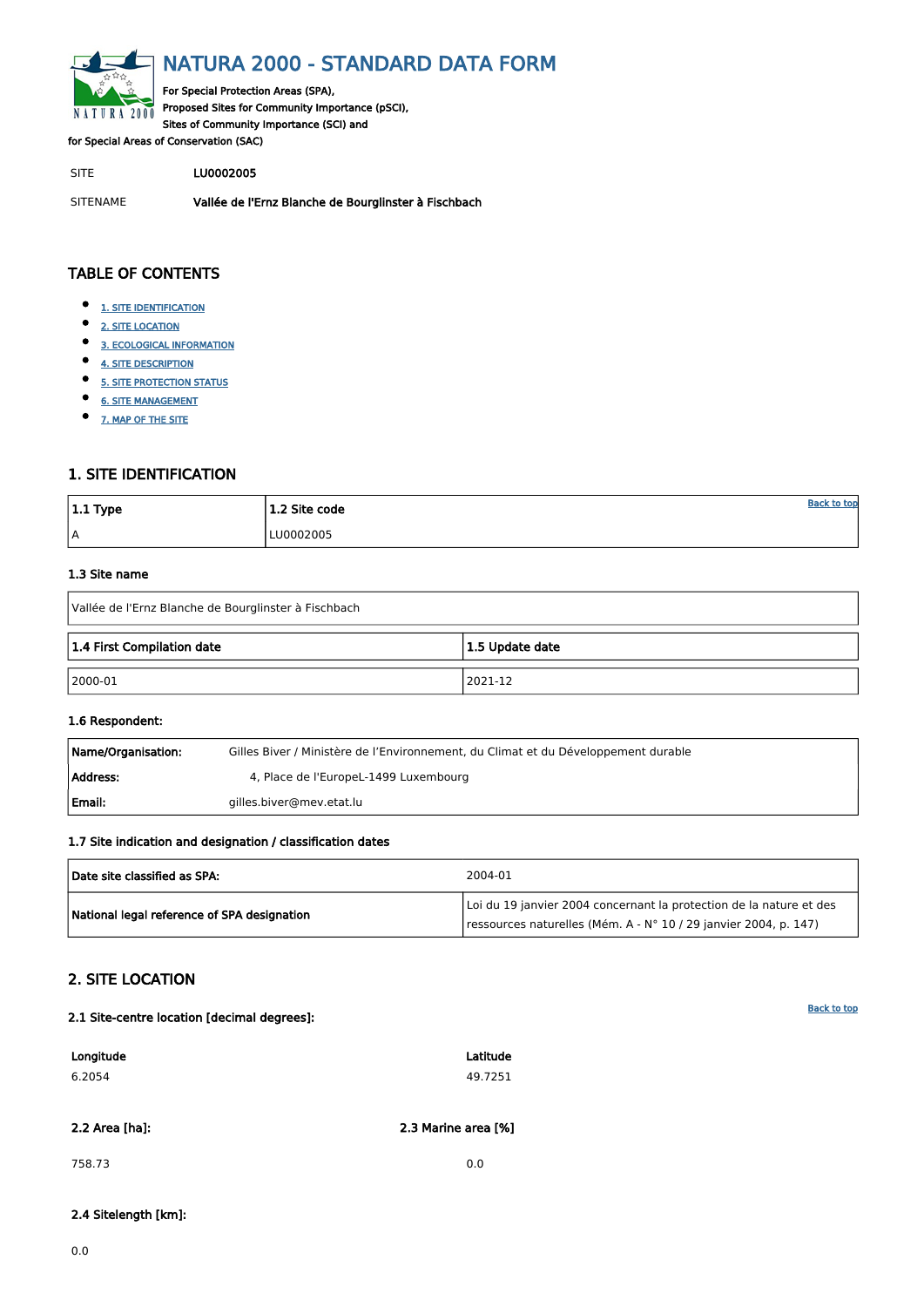#### [Back to top](#page-0-0)

#### 2.5 Administrative region code and name

| NUTS level 2 code | <b>Region Name</b>       |
|-------------------|--------------------------|
| LU <sub>00</sub>  | Luxembourg (Grand-Duché) |

#### 2.6 Biogeographical Region(s)

$$
\begin{array}{cc}\n\text{Continental} & (100.0) \\
\% & \end{array}
$$

## <span id="page-1-0"></span>3. ECOLOGICAL INFORMATION

#### 3.1 Habitat types present on the site and assessment for them

| <b>Annex I Habitat types</b> |           |           |            |                  |                 | Site assessment         |                                   |                |              |  |  |
|------------------------------|-----------|-----------|------------|------------------|-----------------|-------------------------|-----------------------------------|----------------|--------------|--|--|
| Code                         | <b>PF</b> | <b>NP</b> | Cover [ha] | Cave<br>[number] | Data<br>quality | <b>A B C D</b>          | A B C                             |                |              |  |  |
|                              |           |           |            |                  |                 |                         | Representativity Relative Surface | Global         |              |  |  |
| 5130B                        |           |           |            |                  | P               | $\sf B$                 | $\sf B$                           | $\overline{B}$ | B            |  |  |
| 6210B                        |           |           | 1.26       |                  | M               | $\mathsf B$             | $\mathsf{C}$                      | $\mathsf C$    | $\mathsf{C}$ |  |  |
| 6410B                        |           |           |            |                  | P               | A                       | $\sf B$                           | $\mathsf B$    | A            |  |  |
| 6510B                        |           |           | 1.45       |                  | M               | $\sf B$                 | $\mathsf{C}$                      | $\mathsf B$    | B            |  |  |
| 7140 <sub>0</sub>            |           |           |            |                  | P               | A                       | $\mathsf{C}$                      | $\mathsf B$    | A            |  |  |
| 9110 <sub>0</sub>            |           |           | 0.12       |                  | G               | $\mathsf{C}$            | $\mathsf{C}$                      | B              | $\mathsf{C}$ |  |  |
| 9130 <sub>0</sub>            |           |           | 3.67       |                  | G               | $\overline{\mathsf{C}}$ | $\mathsf{C}$                      | $\mathsf B$    | $\mathsf{C}$ |  |  |
| 91E0B                        |           |           | 7.77       |                  | G               | $\sf B$                 | $\sf B$                           | $\mathsf B$    | B            |  |  |

- **•** PF: for the habitat types that can have a non-priority as well as a priority form (6210, 7130, 9430) enter "X" in the column PF to indicate the priority form.
- $\bullet$ NP: in case that a habitat type no longer exists in the site enter: x (optional)
- Cover: decimal values can be entered  $\bullet$
- Caves: for habitat types 8310, 8330 (caves) enter the number of caves if estimated surface is not available.
- $\bullet$  Data quality:  $G = 'Good'$  (e.g. based on surveys);  $M = 'Modern'$  (e.g. based on partial data with some extrapolation);  $P = 'Poor'$  (e.g. rough estimation)

#### 3.2 Species referred to in Article 4 of Directive 2009/147/EC and listed in Annex II of Directive 92/43/EEC and site evaluation for them

| <b>Species</b> |      |                                      |              |           | Population in the site |                |                | Site assessment |              |              |                         |             |                |       |  |  |
|----------------|------|--------------------------------------|--------------|-----------|------------------------|----------------|----------------|-----------------|--------------|--------------|-------------------------|-------------|----------------|-------|--|--|
| G              | Code | <b>Scientific Name</b>               | $\mathsf{S}$ | <b>NP</b> | T                      | <b>Size</b>    |                |                 |              | Unit         | Cat.                    | D.<br>qual. | <b>A B C D</b> | A B C |  |  |
|                |      |                                      |              |           |                        | Min            | Max            |                 |              |              | Pop.                    | Con.        | Iso.           | Glo.  |  |  |
| B              | A296 | <b>Acrocephalus palustris</b>        |              |           | $\mathsf{C}$           | 50             | 100            |                 | $\mathsf C$  | G            | $\overline{\mathsf{C}}$ | B           | $\mathsf C$    | B     |  |  |
| B              | A295 | <b>Acrocephalus</b><br>schoenobaenus |              |           | $\mathsf{C}$           |                |                |                 | ${\sf R}$    | $\mathsf{P}$ | B                       | B           | $\mathsf C$    | B     |  |  |
| B              | A297 | <b>Acrocephalus scirpaceus</b>       |              |           | r                      | 10             | 15             | p               |              | G            | B                       | B           | C              | B     |  |  |
| B              | A297 | <b>Acrocephalus scirpaceus</b>       |              |           | $\mathsf{C}$           |                |                |                 | $\mathsf{C}$ | M            | B                       | B           | $\mathsf C$    | B     |  |  |
| B              | A247 | Alauda arvensis                      |              |           | $\mathsf{r}$           | 15             | 20             | p               |              | G            | $\overline{\mathsf{C}}$ | B           | C              | B     |  |  |
| B              | A229 | <b>Alcedo atthis</b>                 |              |           | p                      | $\mathbf{1}$   | 3              | p               |              | G            | $\mathsf C$             | B           | $\mathsf C$    | B     |  |  |
| B              | A052 | <b>Anas crecca</b>                   |              |           | $\mathsf C$            |                |                |                 | $\mathsf{C}$ | M            | D                       |             |                |       |  |  |
| B              | A257 | <b>Anthus pratensis</b>              |              |           | $\mathsf{r}$           | $\overline{8}$ | 12             | p               |              | G            | $\overline{\mathsf{C}}$ | B           | $\mathsf C$    | B     |  |  |
| B              | A028 | Ardea cinerea                        |              |           | $\mathsf{C}$           |                |                |                 | $\mathsf{C}$ | M            | $\mathsf C$             | B           | C              | B     |  |  |
| B              | A215 | <b>Bubo bubo</b>                     |              |           | p                      | $\mathbf{1}$   | $\overline{2}$ |                 |              | G            | B                       | B           | C              | B     |  |  |
| B              | A030 | Ciconia nigra                        |              |           | $\mathsf{r}$           | $\mathbf 1$    | $\overline{2}$ |                 |              | M            | B                       | B           | B              | B     |  |  |
|                |      |                                      |              |           |                        |                |                |                 |              |              |                         |             |                |       |  |  |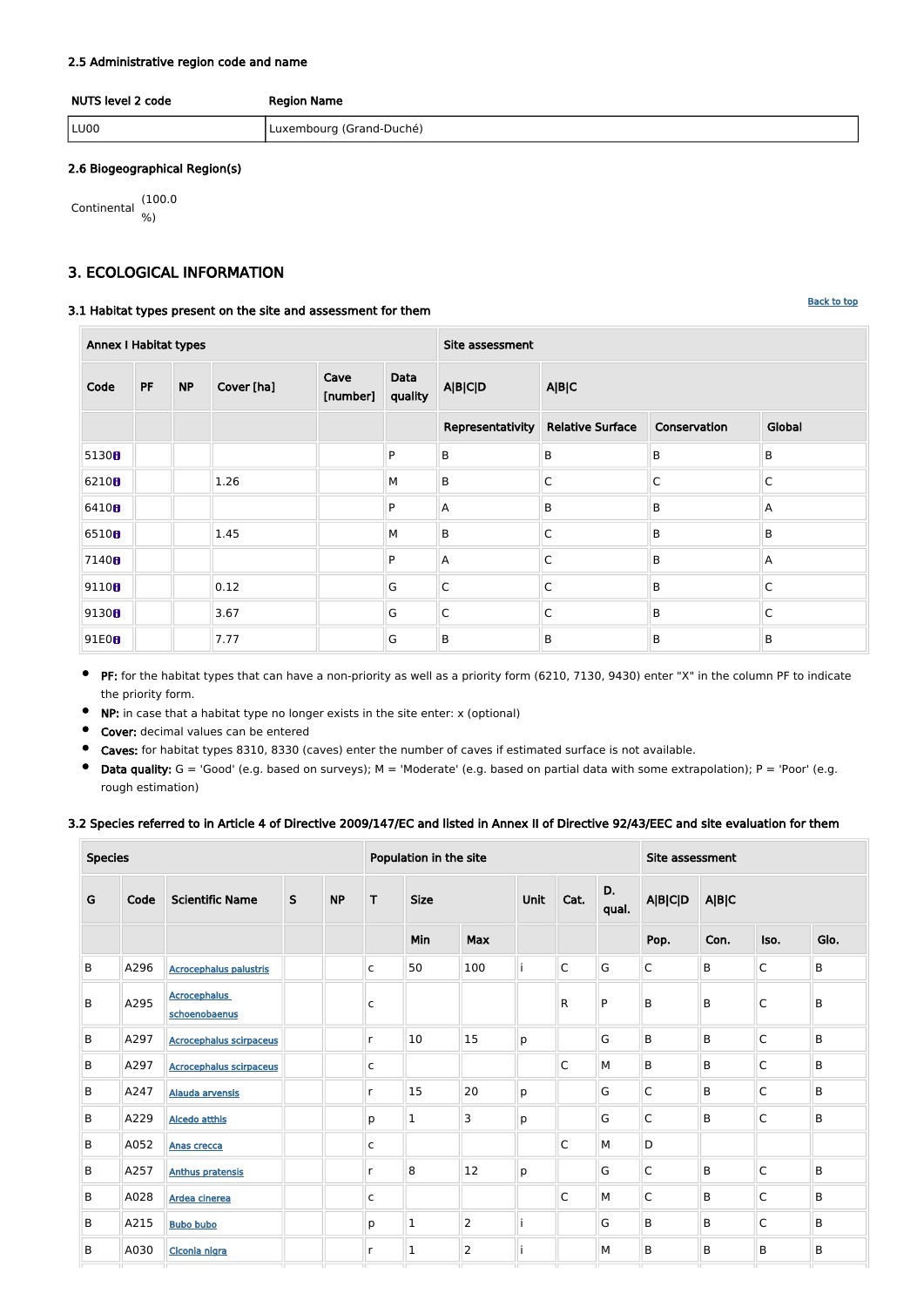| $\sf B$ | A082 | <b>Circus cyaneus</b>         |              | W            |                |                |    | $\mathsf{R}$ | M | B            | B            | $\mathsf{C}$            | B            |
|---------|------|-------------------------------|--------------|--------------|----------------|----------------|----|--------------|---|--------------|--------------|-------------------------|--------------|
| B       | A113 | <b>Coturnix coturnix</b>      |              | $\mathsf{r}$ | $\mathbf{1}$   | $\overline{2}$ | p  |              | G | $\mathsf{C}$ | B            | $\overline{C}$          | B            |
| B       | A122 | <b>Crex crex</b>              |              | $\mathsf{r}$ |                | 1              | p  |              | М | B            | B            | $\overline{C}$          | C            |
| B       | A212 | <b>Cuculus canorus</b>        |              | $\mathsf{r}$ | $\mathbf 1$    | $\overline{2}$ | p  |              | М | $\mathsf{C}$ | B            | $\overline{C}$          | B            |
| B       | A238 | <b>Dendrocopos medius</b>     |              | p            | $\mathbf 1$    | $\overline{2}$ | p  |              | G | $\mathsf{C}$ | B            | $\overline{C}$          | B            |
| B       | A240 | <b>Dendrocopos minor</b>      |              | p            | $\overline{2}$ | 3              | p  |              | G | $\mathsf{C}$ | B            | $\mathsf{C}$            | $\mathsf C$  |
| B       | A236 | <b>Dryocopus martius</b>      |              | $\mathsf{r}$ | $\mathbf 1$    | $\mathbf 1$    | p  |              | G | $\mathsf{C}$ | B            | $\mathsf{C}$            | B            |
| B       | A381 | <b>Emberiza schoeniclus</b>   |              | $\mathsf{r}$ | 10             | 15             | p  |              | G | B            | B            | $\overline{C}$          | B            |
| B       | A103 | <b>Falco peregrinus</b>       |              | p            | $\mathbf 1$    | $\overline{2}$ | i  |              | G | B            | B            | $\mathsf{C}$            | B            |
| B       | A099 | <b>Falco subbuteo</b>         |              | $\mathsf{r}$ | $\mathbf{1}$   | $\overline{2}$ | İ  |              | М | B            | B            | $\mathsf{C}$            | B            |
| B       | A153 | Gallinago gallinago           |              | $\mathsf{C}$ |                |                |    | R            | М | $\mathsf C$  | B            | $\mathsf{C}$            | $\mathsf C$  |
| B       | A338 | Lanius collurio               |              | $\mathsf{r}$ | 4              | 6              | p  |              | G | $\mathsf C$  | B            | $\mathsf{C}$            | B            |
| B       | A340 | Lanius excubitor              |              | $\mathsf{r}$ | $\mathbf 1$    | $\mathbf 1$    | p  |              | G | B            | B            | $\overline{C}$          | B            |
| B       | A271 | Luscinia megarhynchos         |              | $\mathsf{r}$ |                |                |    | R            | М | $\mathsf{C}$ | B            | $\overline{C}$          | C            |
| B       | A272 | Luscinia svecica              |              | $\mathsf{C}$ |                |                |    | R            | P | D            |              |                         |              |
| B       | A073 | <b>Milvus migrans</b>         |              | $\mathsf{r}$ | $\overline{2}$ | 4              | İ  |              | G | B            | B            | $\mathsf{C}$            | B            |
| B       | A074 | <b>Milvus milvus</b>          |              | $\mathsf{r}$ | $\mathbf{1}$   | $\mathbf 1$    | p  |              | G | $\mathsf{C}$ | B            | $\overline{C}$          | B            |
| B       | A260 | <b>Motacilla flava</b>        |              | $\mathsf{r}$ | $\mathbf 1$    | $\overline{2}$ | p  |              | G | $\mathsf{C}$ | B            | $\overline{C}$          | С            |
| B       | A072 | Pernis apivorus               |              | $\mathsf{r}$ | $\mathbf{1}$   | $\overline{2}$ | İ  |              | М | D            |              |                         |              |
| $\sf B$ | A151 | Philomachus pugnax            |              | $\mathsf{C}$ |                |                |    | $\mathsf{R}$ | M | $\mathsf{C}$ | $\mathsf B$  | $\overline{\mathsf{C}}$ | $\mathsf{C}$ |
| B       | A235 | <b>Picus viridis</b>          |              | p            | $\overline{2}$ | 5              | p  |              | G | $\mathsf{C}$ | $\mathsf B$  | $\overline{C}$          | B            |
| $\sf B$ | A140 | <b>Pluvialis apricaria</b>    |              | $\mathsf{C}$ |                |                |    | $\vee$       | P | D            |              |                         |              |
| B       | A118 | <b>Rallus aquaticus</b>       |              | $\mathsf{r}$ | $\overline{2}$ | 5              | p  |              | G | B            | $\mathsf{B}$ | $\overline{\mathsf{C}}$ | $\mathsf B$  |
| B       | A275 | Saxicola rubetra              | $\mathsf{X}$ | $\mathsf{r}$ | $\pmb{0}$      |                |    |              | G | D            |              |                         |              |
| B       | A210 | Streptopelia turtur           |              | $\mathsf{r}$ | $\mathbf{1}$   | $\overline{2}$ | p  |              | М | $\mathsf{C}$ | $\mathsf B$  | $\overline{\mathsf{C}}$ | $\mathsf C$  |
| $\sf B$ | A004 | <b>Tachybaptus ruficollis</b> |              | $\mathsf{r}$ | $\mathbf{1}$   | $\overline{2}$ | p  |              | P | $\mathsf{C}$ | $\mathsf B$  | $\overline{C}$          | B            |
| B       | A142 | <b>Vanellus vanellus</b>      |              | $\mathsf{r}$ | $\overline{0}$ | $\mathbf{1}$   | p  |              | G | $\mathsf{C}$ | $\mathsf{B}$ | B                       | $\mathsf C$  |
| B       | A142 | <b>Vanellus vanellus</b>      |              | $\mathsf{C}$ |                | 500            | i. |              | М | $\mathsf B$  | $\mathsf B$  | $\overline{\mathsf{C}}$ | $\mathsf C$  |

 $\bullet$ Group:  $A =$  Amphibians,  $B =$  Birds,  $F =$  Fish, I = Invertebrates, M = Mammals, P = Plants, R = Reptiles

 $\bullet$ S: in case that the data on species are sensitive and therefore have to be blocked for any public access enter: yes

- NP: in case that a species is no longer present in the site enter: x (optional)  $\bullet$
- $\bullet$ Type:  $p =$  permanent,  $r =$  reproducing,  $c =$  concentration,  $w =$  wintering (for plant and non-migratory species use permanent)
- $\bullet$ Unit:  $i =$  individuals,  $p =$  pairs or other units according to the Standard list of population units and codes in accordance with Article 12 and 17 reporting (see [reference portal](http://bd.eionet.europa.eu/activities/Natura_2000/reference_portal))
- $\bullet$ Abundance categories (Cat.):  $C =$  common,  $R =$  rare,  $V =$  very rare,  $P =$  present - to fill if data are deficient (DD) or in addition to population size information
- Data quality:  $G = 'Good'$  (e.g. based on surveys);  $M = 'Modern'$  (e.g. based on partial data with some extrapolation);  $P = 'Poor'$  (e.g.  $\bullet$ rough estimation); VP = 'Very poor' (use this category only, if not even a rough estimation of the population size can be made, in this case the fields for population size can remain empty, but the field "Abundance categories" has to be filled in)

#### 3.3 Other important species of flora and fauna (optional)

| <b>Species</b> |             |                            |   | Population in the site |             |            |      |                | Motivation              |              |              |                  |              |   |  |  |
|----------------|-------------|----------------------------|---|------------------------|-------------|------------|------|----------------|-------------------------|--------------|--------------|------------------|--------------|---|--|--|
| Group          | <b>CODE</b> | <b>Scientific Name</b>     | S | <b>NP</b>              | <b>Size</b> |            | Unit | Cat.           | <b>Species</b><br>Annex |              |              | Other categories |              |   |  |  |
|                |             |                            |   |                        | Min         | <b>Max</b> |      | <b>C R V P</b> | IV                      | $\mathsf{V}$ | $\mathsf{A}$ | B                | $\mathsf{C}$ | D |  |  |
| P              |             | <b>Carex distans</b>       |   |                        |             |            |      | P              |                         |              | Χ            |                  |              |   |  |  |
| P              |             | <b>Epipactis palustris</b> |   |                        |             |            |      | P              |                         |              | Χ            |                  |              |   |  |  |
| P              |             | Eriophorum latifolium      |   |                        |             |            |      | P              |                         |              | X            |                  |              |   |  |  |
| P              |             | Gymnadenia conpsea         |   |                        |             |            |      | P              |                         |              | Χ            |                  |              |   |  |  |
|                |             |                            |   |                        |             |            |      |                |                         |              |              |                  |              |   |  |  |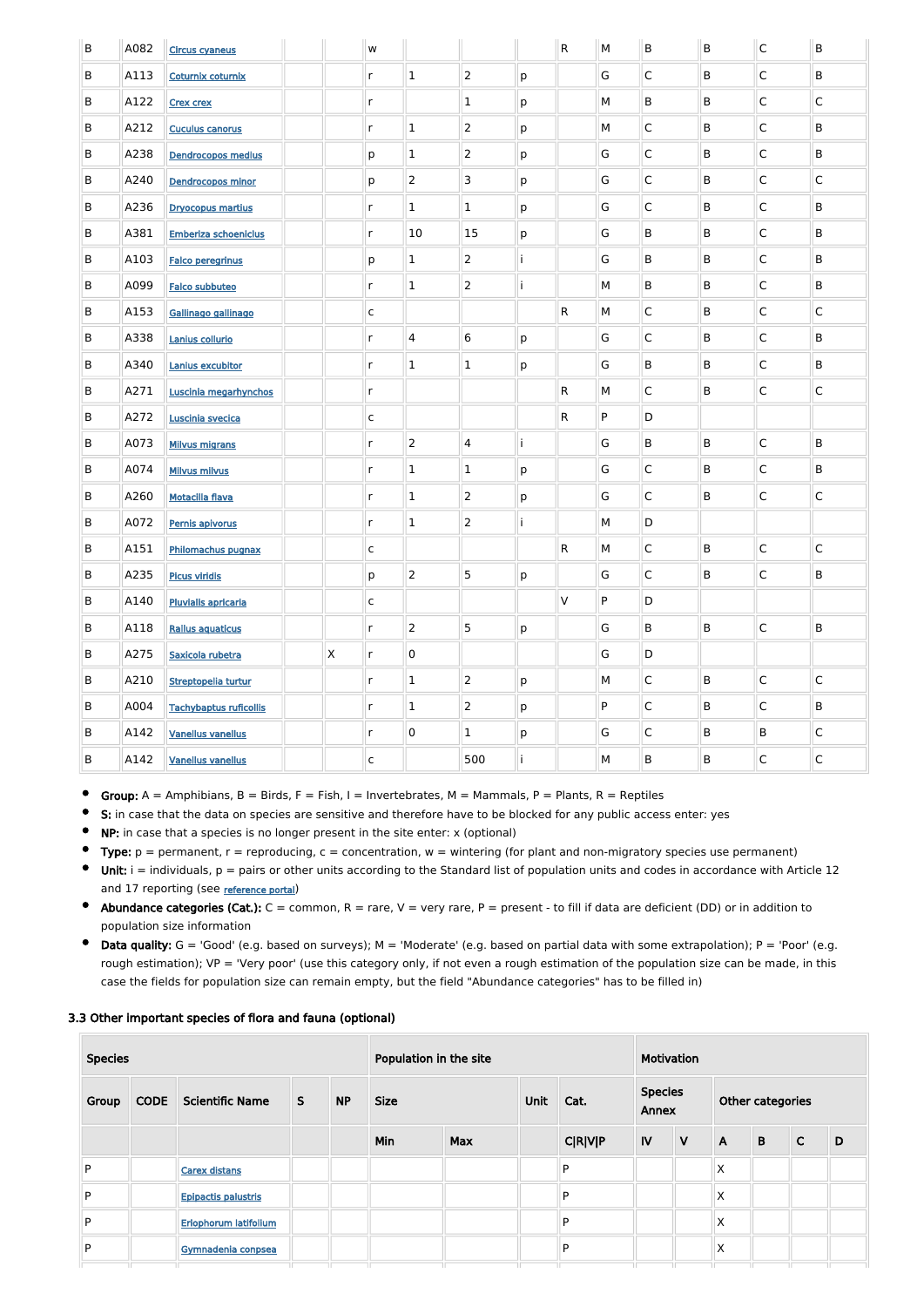| P | Juniperus communis                |   | $\checkmark$<br>∧ |
|---|-----------------------------------|---|-------------------|
| D | Juniperus communis                |   | X                 |
| D | Ononis spinosa                    |   | X                 |
| D | Pedicularis palustris             |   | X                 |
|   | <b>Scirpus</b><br>tabernaemontani | ∍ | X                 |
| D | Scorzonera humilis                |   | $\times$          |
|   | Valeriana dioica                  |   | X                 |

- $\bullet$ Group:  $A =$  Amphibians,  $B =$  Birds,  $F =$  Fish,  $Fu =$  Fungi,  $I =$  Invertebrates,  $L =$  Lichens,  $M =$  Mammals,  $P =$  Plants,  $R =$  Reptiles
- CODE: for Birds, Annex IV and V species the code as provided in the reference portal should be used in addition to the scientific name
- S: in case that the data on species are sensitive and therefore have to be blocked for any public access enter: yes
- NP: in case that a species is no longer present in the site enter: x (optional)
- $\bullet$ Unit:  $i =$  individuals,  $p =$  pairs or other units according to the standard list of population units and codes in accordance with Article 12 and 17 reporting, (see [reference portal](http://bd.eionet.europa.eu/activities/Natura_2000/reference_portal))
- **Cat.:** Abundance categories:  $C =$  common,  $R =$  rare,  $V =$  very rare,  $P =$  present
- Motivation categories: IV, V: Annex Species (Habitats Directive), A: National Red List data; B: Endemics; C: International Conventions; D: other reasons

## <span id="page-3-0"></span>4. SITE DESCRIPTION

#### 4.1 General site character

| Habitat class              | % Cover |
|----------------------------|---------|
| N <sub>19</sub>            | 0.4     |
| N10                        | 17.52   |
| N23                        | 1.16    |
| NO8                        | 3.76    |
| $\vert$ N21                | 0.43    |
| N14                        | 39.15   |
| N17                        | 11.4    |
| $\vert$ N15                | 5.42    |
| NO7                        | 1.81    |
| N16                        | 8.18    |
| N26                        | 8.0     |
| N09                        | 2.14    |
| N06                        | 0.26    |
| N20                        | 0.37    |
| <b>Total Habitat Cover</b> | 100     |

#### Other Site Characteristics

**[Back to top](#page-0-0)** 

1.1 SituationLa zone s'étend le long de la vallée de l'Ernz blanche entre la localité de Bourglinster au Sud et la route nationale RN30 au Nord. 1.2 Milieu physiqueLe substrat géologique est entièrement formé par les couches du Keuper moyen sur lesquelles reposent des alluvions (58% de la zone). Dans la partie centrale, au Nord de la localité d'Altlinster, affleurent les couches du lias inférieur (Hettangien inférieur et supérieur) et du Keuper supérieur (Rhétien).Le sol est caractérisé par la présence des alluvions qui sont remplacés par des sols argileux à argileux lourds, faiblement à très fortement gleyifiés lorsqu'on s'eloigne du lit de l'Ernz blanche. Par endroit, des sols sableux, limono-sableux et sableux-limoneux, non gleyifiés, couvrent le site. L'existence des ces types de sol peut s'expliquer par la géologie, notamment par la présence des couches géologique du lias et du Rhétien.1.3 Occupation du solEnviron 3/4 (71%) de la zone sont occupés par des terrains agricoles, avec une nette prédominance des herbages (près des 9/10 des territoires à vocation agricole).A noter la proportion relativement importante des prairies humides (4% des prairies et pâturages) et mésophiles (5% des prairies). Il faut ajouter à cela la présence des zones humides telles que les roselières et les magnocariçaies, couvrant plus de 13 ha soit environ 6% de la zone.Les forêts couvrent seulement 27 ha soit environ 12% de la zone et sont concentrées sur le flanc de la colline au lieudit "Kraechel" au Nord de Altinster ainsi que dans la partie Nord de la zone le long de l'Ernz Blanche. Les résineux occupent une superficie de près de 12 ha.

#### 4.2 Quality and importance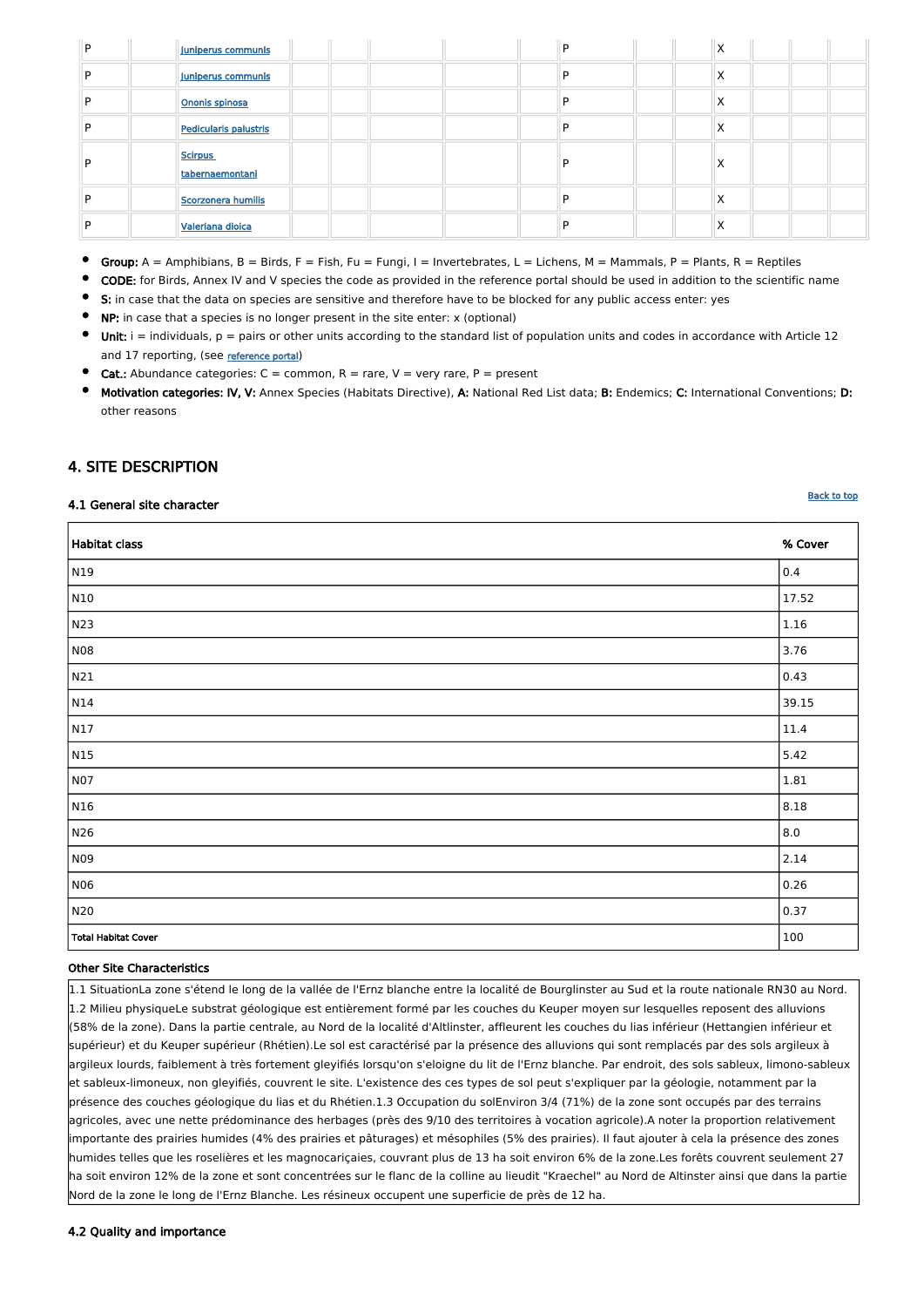

| Positive Impacts |             |            |          |
|------------------|-------------|------------|----------|
|                  | Activities, | Pollution  | linside  |
| <b>IRank</b>     | management  | (optional) | /outside |
|                  | [[code]     | [code]     | [i o b]  |
| М                | A03.02      |            |          |
| М                | A04.02      |            |          |

Rank:  $H = high$ ,  $M = medium$ ,  $L = low$ 

Pollution:  $N =$  Nitrogen input, P = Phosphor/Phosphate input, A = Acid input/acidification,

 $T =$  toxic inorganic chemicals,  $O =$  toxic organic chemicals,  $X =$  Mixed pollutions

 $i =$  inside,  $o =$  outside,  $b =$  both

| Negative Impacts |                                    |                                   |                           |
|------------------|------------------------------------|-----------------------------------|---------------------------|
| Rank             | Threats and<br>pressures<br>[code] | Pollution<br>(optional)<br>[code] | inside/outside<br>[i o b] |
| н                | A08                                |                                   |                           |
| М                | E01.01                             |                                   | o                         |
| Η                | A02                                |                                   |                           |
| М                | A03                                |                                   |                           |
| M                | 02.01                              |                                   |                           |

Intérêts selon la directive "Oiseaux"Cinq espèces de l'Annexe I nichent régulièrement dans la zone, dont le Milan royal Milvus milvus, le Milan noir Milvus migrans et la Bondrée apivore Pernis apivorus. Les prairies humides accueillaient dans le passé quelques couples du Râle des genêts Crex crex, tandis que des espèces prairiales rares sont actuellement encore présentes, tel que le Pipit farlous Anthus pratensis. Les roselières et les mégaphorbiaies accueillent la Rousserolle effarvatte Acrocephalus scirpaceus et le Bruant des roseaux Emberiza schoeniclus. La Pie-grièche écorcheur Lanius collurio niche dans les haies, tandis que les berges de l'Ernz blanche abritent le Martin-pêcheur Alcedo atthis qui y construit son nid.Intérêts selon la directive "Habitats"La zone abrite huit types d'habitats de l'annexe I de la directive "Habitats" dont deux prioritaires.La prairie à molinie est sans doute l'habitat le plus intéressant de la zone. A noter également la présence de deux petites forêts alluviales le long de l'Ernz Blanche. Les formations à Juniperus communis constituent aussi un atout de cette zone car cet habitat est très rare dans le pays.Autres intérêtsPendant la migration, d'importants rassemblements de Vanneaux huppés Vanellus vanellus sont présents sur le site, parfois accompagnés de quelques Pluviers dorés Pluvialis apricaria ou d'autres échassiers. En tout, une douzaine d'espèces d'oiseaux figurant sur la Liste Rouge Luxembourgeoise nichent dans cette zone.Le site fait partie intégrante du réseau des "Important Bird Areas" (IBA) de Birdlife International.

#### 4.3 Threats, pressures and activities with impacts on the site

The most important impacts and activities with high effect on the site

#### 4.4 Ownership (optional)

#### 4.5 Documentation

Biver G. & T. Conzemius (2010);Die territoriale Revierpopulation des Rotmilans Milvus milvus in Luxemburg 2009. Regulus WB 25: 13 - 27. Biver G. & T. Conzemius (2010)2: Die territoriale Revierpopulation des Schwarzmilans Milvus migrans in Luxemburg 2009. Regulus WB 25: 28 - 40.Biver G., P. Lorgé, T. Conzemius & J. Weiss (2010);Identification des zones d'intérêt ornithologique au Luxembourg. Regulus WB 25: 84- 108.Biver, G. (2009);Der Kiebitz Vanellus vanellus in Luxemburg 2008. Regulus WB 24: 22-32.Biver, G. (2010);Inventar der "Wichtigen Vogelschutzgebiete" in Luxemburg – Stand 2010. Regulus 06/2010.Biver, G., P. Lorgé & F. Schoos (2007);Der Raubwürger Lanius excubitor in Luxemburg - Stand 2006. Regulus WB 22: 42-51,Biver, G., P. Lorgé, F. Schoos, M. Grof & F. Sowa (2009);Artenschutzprogramm Raubwürger Lanius excubitor in Luxemburg. Ministère du Développement durable et des Infrastructures, Département de l'environnement.COLLING, G., T. HELMINGER & L. REICHLING (1994)Notes floristiques 1990-1993.Bull. Soc. Nat. luxemb. 95:119-134.COLLING, G. & L. REICHLING (1996)Notes floristiques 1994-1995.Bull. Soc. Nat. luxemb. 97:25-38.Lorgé P. & T. Conzemius (2007);Der Uhu Bubo bubo in Luxemburg. Regulus WB 22: 36 - 41.Lorgé P. (2000);Luxembourg. Pp 459 – 463 in HEATH M.F. & M.I. EVANS: Important Bird Areas in Europe. Priority Sites for Conservation. Volume 1: Northern Europe. BirdLife International Conservation Series No. 8, Cambridge, UK.Lorgé, P. (2007);Die Bestände von Rotmilan Milévus milvus und Schwarzmilan Milvus migrans in Luxemburg zwischen 1997 und 2003. Regulus WB 22: 30-36.MELCHIOR, Ed. (1987)Atlas de Oiseaux Nicheurs du Grand-Duché de LuxembourgLëtzebuerger Natur- a VulleschutzligaWEISS, Jean (1995)Die Rote Liste der Brutvögel LuxemburgsLëtzebuerger Natur- a VulleschutzligaWeiss J. & N. Paler (2006);Verbreitung, Bestand und Zukunftsaussichten des Wespenbussards Pernis apivorus in Luxemburg. Regulus WB 21: 26 – 30.

## <span id="page-4-0"></span>5. SITE PROTECTION STATUS (optional)

5.1 Designation types at national and regional level:

Code Cover [%] Code Cover [%] Code Cover [%] LU05 39.8 LU02 7.3

#### 5.2 Relation of the described site with other sites:

designated at national or regional level:

| Type code | Site name | Type | Cover [%] |
|-----------|-----------|------|-----------|
|           |           |      |           |